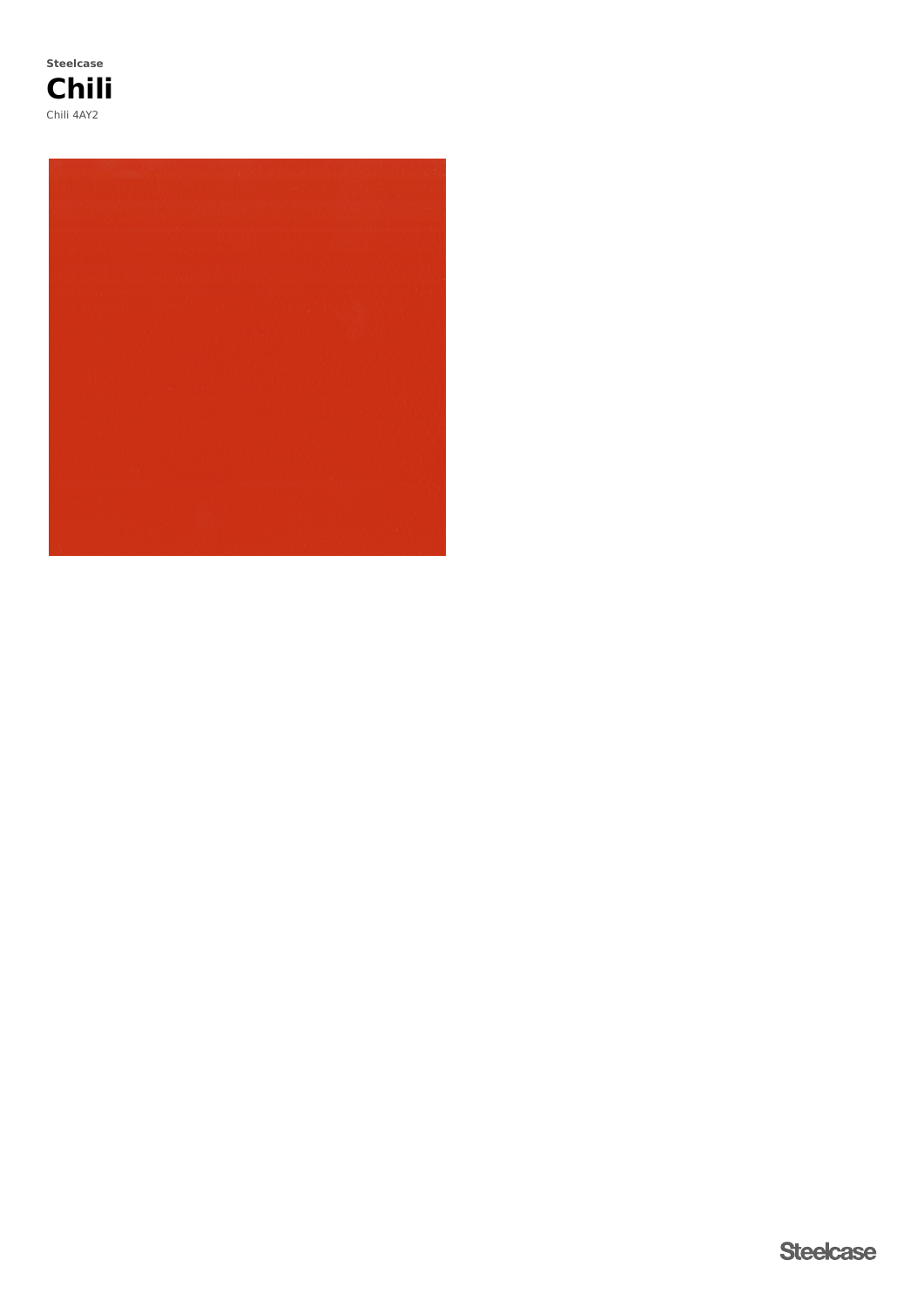# **OVERVIEW**

| <b>Material Type</b>       | Smooth Paint, Accent Paint                                    |  |  |
|----------------------------|---------------------------------------------------------------|--|--|
| Price                      | Paint 3                                                       |  |  |
| <b>Collection</b>          | <b>Accent Paints</b>                                          |  |  |
| <b>Offering</b>            | Select Surfaces                                               |  |  |
| <b>Brand</b>               | Steelcase, Coalesse, Steelcase Health, West<br>Elm, Orangebox |  |  |
| <b>Global Availability</b> | Americas                                                      |  |  |
| <b>Gloss Level</b>         | Medium                                                        |  |  |

## **SPECS**

| <b>CHARACTERISTICS</b> |  |  |
|------------------------|--|--|